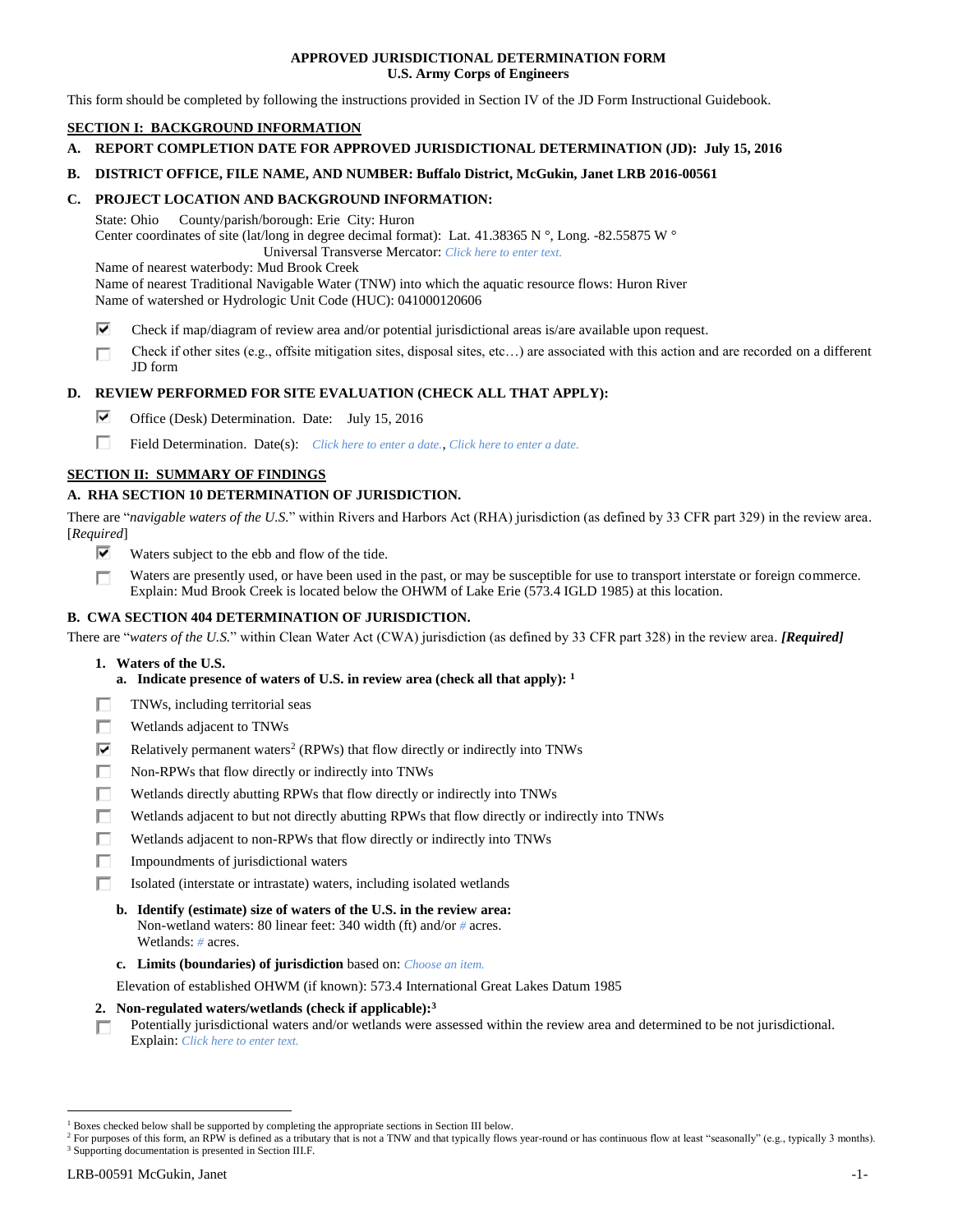# **SECTION III: CWA ANALYSIS**

### **A. TNWs AND WETLANDS ADJACENT TO TNWs**

**The agencies will assert jurisdiction over TNWs and wetlands adjacent to TNWs. If the aquatic resource is a TNW, complete Section III.A.1 and Section III.D.1. only; if the aquatic resource is a wetland adjacent to a TNW, complete Sections III.A.1 and 2 and Section III.D.1.; otherwise, see Section III.B below**.

### **1. TNW**

Identify TNW: Mud Brook Creek

Summarize rationale supporting determination: At this point of Mud Brook Creek, the waterbody is below the OHWM of Lake Erie of 573.4 IGLD 1985 and is contiguous with the Huron River and Lake Erie.

## **2. Wetland adjacent to TNW**

Summarize rationale supporting conclusion that wetland is "adjacent": *Click here to enter text.*

## **B. CHARACTERISTICS OF TRIBUTARY (THAT IS NOT A TNW) AND ITS ADJACENT WETLANDS (IF ANY):**

**This section summarizes information regarding characteristics of the tributary and its adjacent wetlands, if any, and it helps determine whether or not the standards for jurisdiction established under Rapanos have been met.** 

**The agencies will assert jurisdiction over non-navigable tributaries of TNWs where the tributaries are "relatively permanent waters" (RPWs), i.e. tributaries that typically flow year-round or have continuous flow at least seasonally (e.g., typically 3 months). A wetland that directly abuts an RPW is also jurisdictional. If the aquatic resource is not a TNW, but has year-round (perennial) flow, skip to Section III.D.2. If the aquatic resource is a wetland directly abutting a tributary with perennial flow, skip to Section III.D.4.**

**A wetland that is adjacent to but that does not directly abut an RPW requires a significant nexus evaluation. Corps districts and EPA regions will include in the record any available information that documents the existence of a significant nexus between a relatively permanent tributary that is not perennial (and its adjacent wetlands if any) and a traditional navigable water, even though a significant nexus finding is not required as a matter of law.**

**If the waterbody<sup>4</sup> is not an RPW, or a wetland directly abutting an RPW, a JD will require additional data to determine if the waterbody has a significant nexus with a TNW. If the tributary has adjacent wetlands, the significant nexus evaluation must consider the tributary in combination with all of its adjacent wetlands. This significant nexus evaluation that combines, for analytical purposes, the tributary and all of its adjacent wetlands is used whether the review area identified in the JD request is the tributary, or its adjacent wetlands, or both. If the JD covers a tributary with adjacent wetlands, complete Section III.B.1 for the tributary, Section III.B.2 for any onsite wetlands, and Section III.B.3 for all wetlands adjacent to that tributary, both onsite and offsite. The determination whether a significant nexus exists is determined in Section III.C below.**

### **1. Characteristics of non-TNWs that flow directly or indirectly into TNW**

**(i) General Area Conditions:** Watershed size: *# Choose an item.*

Drainage area: *# Choose an item.*

Average annual rainfall: *#* inches Average annual snowfall: *#* inches

## **(ii) Physical Characteristics:**

- (a) Relationship with TNW:
	- $\Box$  Tributary flows directly into TNW.
	- Tributary flows through *Choose an item.* tributaries before entering TNW.

| Project waters are <i>Choose an item</i> , river miles from TNW.                      |
|---------------------------------------------------------------------------------------|
| Project waters are <i>Choose an item.</i> river miles from RPW.                       |
| Project waters are <i>Choose an item.</i> aerial (straight) miles from TNW.           |
| Project waters are <i>Choose an item.</i> aerial (straight) miles from RPW.           |
| Project waters cross or serve as state boundaries. Explain: Click here to enter text. |

Identify flow route to TNW<sup>5</sup>: *Click here to enter text.* Tributary stream order, if known: *Click here to enter text.*

- (b) General Tributary Characteristics (check all that apply):
	- **Tributary** is: □ Natural
		- Artificial (man-made). Explain: *Click here to enter text.*
		- Manipulated (man-altered). Explain: *Click here to enter text.*

 $\overline{a}$  $4$  Note that the Instructional Guidebook contains additional information regarding swales, ditches, washes, and erosional features generally and in the arid West.

<sup>5</sup> Flow route can be described by identifying, e.g., tributary a, which flows through the review area, to flow into tributary b, which then flows into TNW.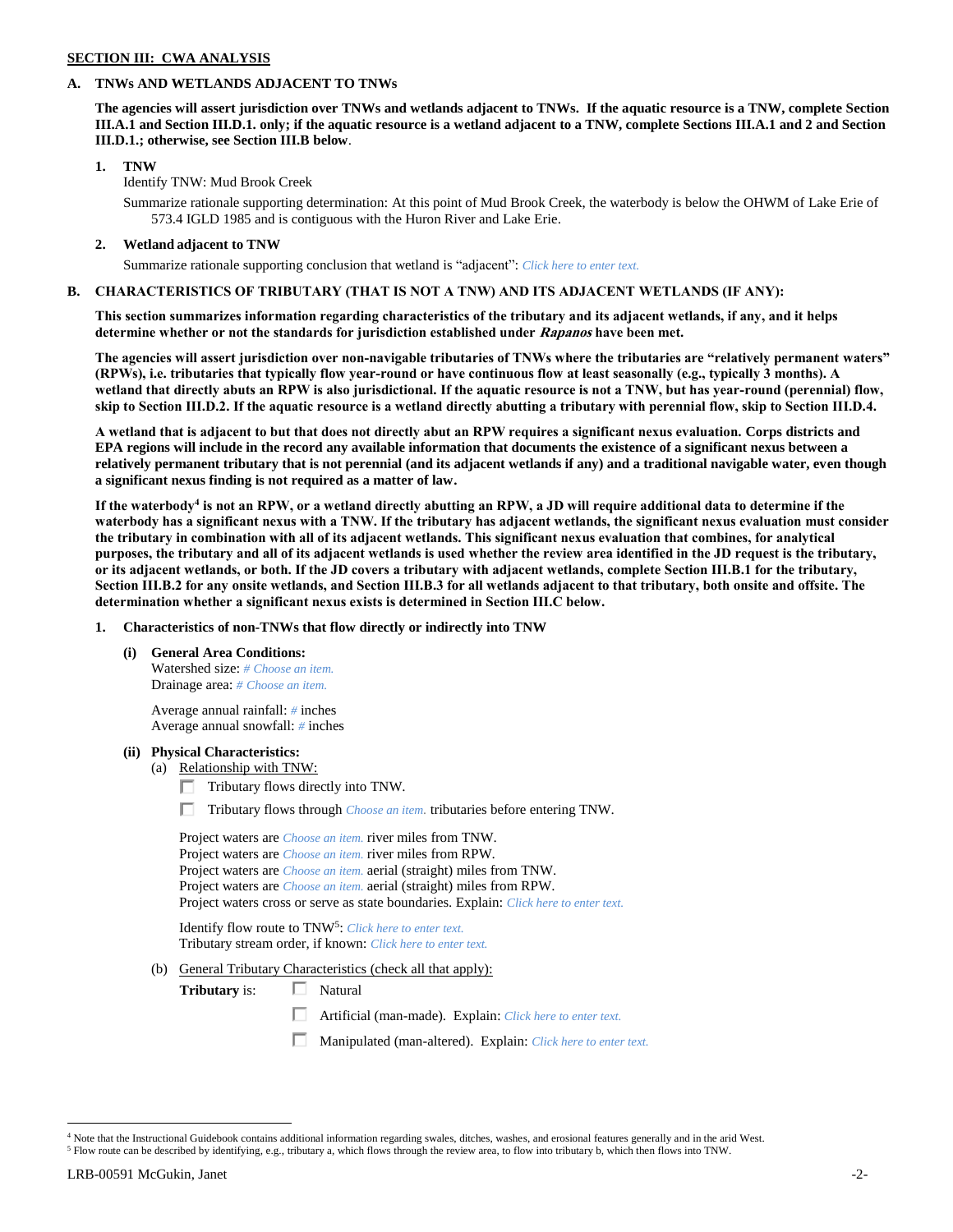|  |             | Tributary properties with respect to top of bank (estimate):<br>Average width: # feet<br>Average depth: $#$ feet<br>Average side slopes: Choose an item.                                                                                                                                                                                        |   |                                                     |   |                                                |                                                                                                                                                        |
|--|-------------|-------------------------------------------------------------------------------------------------------------------------------------------------------------------------------------------------------------------------------------------------------------------------------------------------------------------------------------------------|---|-----------------------------------------------------|---|------------------------------------------------|--------------------------------------------------------------------------------------------------------------------------------------------------------|
|  |             | Primary tributary substrate composition (check all that apply):                                                                                                                                                                                                                                                                                 |   |                                                     |   |                                                |                                                                                                                                                        |
|  |             | <b>Silts</b>                                                                                                                                                                                                                                                                                                                                    |   | Sands                                               |   |                                                | Concrete                                                                                                                                               |
|  |             | Cobbles                                                                                                                                                                                                                                                                                                                                         | U | Gravel                                              |   |                                                | Muck                                                                                                                                                   |
|  |             | Bedrock                                                                                                                                                                                                                                                                                                                                         | ш | Vegetation. Type/% cover: Click here to enter text. |   |                                                |                                                                                                                                                        |
|  |             | Other. Explain: Click here to enter text.                                                                                                                                                                                                                                                                                                       |   |                                                     |   |                                                |                                                                                                                                                        |
|  |             | Presence of run/riffle/pool complexes. Explain: Click here to enter text.<br>Tributary geometry: Choose an item.<br>Tributary gradient (approximate average slope): #%                                                                                                                                                                          |   |                                                     |   |                                                | Tributary condition/stability [e.g., highly eroding, sloughing banks]. Explain: Click here to enter text.                                              |
|  | $(c)$ Flow: | Tributary provides for: Choose an item.<br>Estimate average number of flow events in review area/year: Choose an item.<br>Describe flow regime: Click here to enter text.<br>Other information on duration and volume: Click here to enter text.                                                                                                |   |                                                     |   |                                                |                                                                                                                                                        |
|  |             | Surface flow is: Choose an item. Characteristics: Click here to enter text.                                                                                                                                                                                                                                                                     |   |                                                     |   |                                                |                                                                                                                                                        |
|  |             | Subsurface flow: Choose an item. Explain findings: Click here to enter text.<br>$\Box$ Dye (or other) test performed: <i>Click here to enter text.</i>                                                                                                                                                                                          |   |                                                     |   |                                                |                                                                                                                                                        |
|  |             | Tributary has (check all that apply):<br>$\Box$ Bed and banks<br>$\Box$ OHWM <sup>6</sup> (check all indicators that apply):<br>$\Box$ clear, natural line impressed on the bank $\Box$ the presence of litter and debris<br>$\Box$ changes in the character of soil<br>shelving<br>U.<br>$\Box$ vegetation matted down, bent, or absent $\Box$ |   |                                                     | ш | the presence of wrack line<br>sediment sorting | $\Box$ destruction of terrestrial vegetation                                                                                                           |
|  |             | leaf litter disturbed or washed away                                                                                                                                                                                                                                                                                                            |   |                                                     |   | scour                                          |                                                                                                                                                        |
|  |             | sediment deposition                                                                                                                                                                                                                                                                                                                             |   |                                                     | ш |                                                | multiple observed or predicted flow events                                                                                                             |
|  |             | water staining<br>ш                                                                                                                                                                                                                                                                                                                             |   |                                                     |   |                                                | abrupt change in plant community Click here to enter text.                                                                                             |
|  |             | other (list): Click here to enter text.                                                                                                                                                                                                                                                                                                         |   |                                                     |   |                                                |                                                                                                                                                        |
|  |             | Discontinuous OHWM. <sup>7</sup> Explain: Click here to enter text.                                                                                                                                                                                                                                                                             |   |                                                     |   |                                                |                                                                                                                                                        |
|  |             | $\Box$ High Tide Line indicated by:                                                                                                                                                                                                                                                                                                             |   |                                                     |   |                                                | If factors other than the OHWM were used to determine lateral extent of CWA jurisdiction (check all that apply):<br>Mean High Water Mark indicated by: |
|  |             | $\Box$ oil or scum line along shore objects                                                                                                                                                                                                                                                                                                     |   |                                                     |   | survey to available datum;                     |                                                                                                                                                        |
|  |             |                                                                                                                                                                                                                                                                                                                                                 |   | fine shell or debris deposits (foreshore)           | ш | physical markings;                             |                                                                                                                                                        |
|  |             | physical markings/characteristics                                                                                                                                                                                                                                                                                                               |   |                                                     | П |                                                | vegetation lines/changes in vegetation types.                                                                                                          |
|  |             | tidal gauges                                                                                                                                                                                                                                                                                                                                    |   |                                                     |   |                                                |                                                                                                                                                        |
|  |             | other (list): Click here to enter text.                                                                                                                                                                                                                                                                                                         |   |                                                     |   |                                                |                                                                                                                                                        |
|  |             | (iii) Chemical Characteristics:                                                                                                                                                                                                                                                                                                                 |   |                                                     |   |                                                |                                                                                                                                                        |
|  |             |                                                                                                                                                                                                                                                                                                                                                 |   |                                                     |   |                                                | Characterize tributary (e.g., water color is clear, discolored, oily film; water quality; general watershed characteristics, etc.).                    |

Explain: *Click here to enter text.*

Identify specific pollutants, if known: *Click here to enter text.*

 $\overline{a}$ 

<sup>6</sup>A natural or man-made discontinuity in the OHWM does not necessarily sever jurisdiction (e.g., where the stream temporarily flows underground, or where the OHWM has been removed by development or agricultural practices). Where there is a break in the OHWM that is unrelated to the waterbody's flow regime (e.g., flow over a rock outcrop or through a culvert), the agencies will look for indicators of flow above and below the break. 7 Ibid.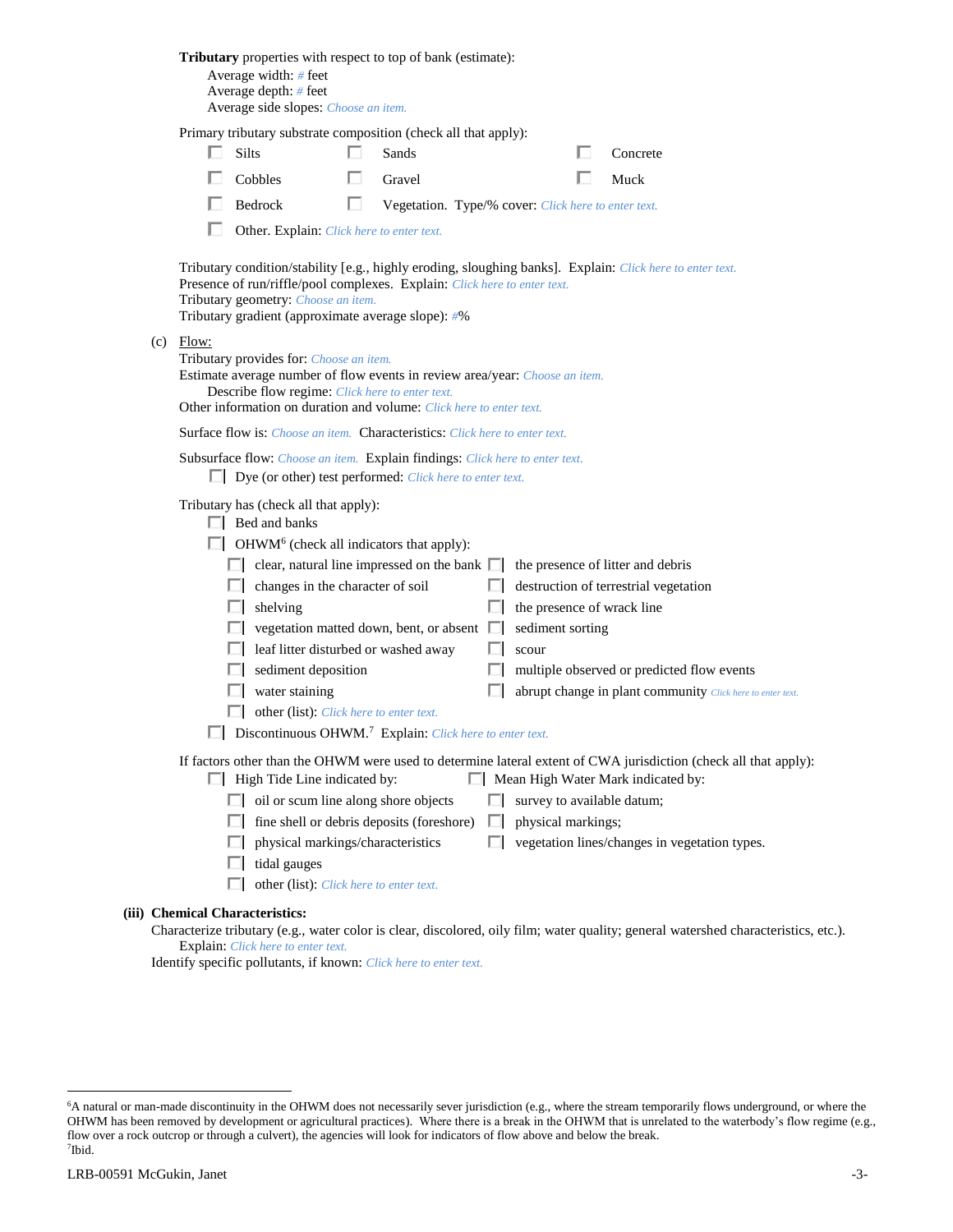### **(iv) Biological Characteristics. Channel supports (check all that apply):**

- Riparian corridor. Characteristics (type, average width): *Click here to enter text.*
- Wetland fringe. Characteristics: *Click here to enter text.*
- $\Box$  Habitat for:
	- Federally Listed species. Explain findings: *Click here to enter text.*
	- Fish/spawn areas. Explain findings: *Click here to enter text.*
	- Other environmentally-sensitive species. Explain findings: *Click here to enter text.*
	- П. Aquatic/wildlife diversity. Explain findings: *Click here to enter text.*

#### **2. Characteristics of wetlands adjacent to non-TNW that flow directly or indirectly into TNW**

#### **(i) Physical Characteristics:**

- (a) General Wetland Characteristics:
	- Properties:

Wetland size: *#* acres Wetland type. Explain: *Click here to enter text.*

Wetland quality. Explain: *Click here to enter text.*

Project wetlands cross or serve as state boundaries. Explain: *Click here to enter text.*

(b) General Flow Relationship with Non-TNW: Flow is: *Choose an item.* Explain: *Click here to enter text.*

Surface flow is: *Choose an item.* Characteristics: *Click here to enter text.*

Subsurface flow: *Choose an item.* Explain findings: *Click here to enter text.*

Dye (or other) test performed: *Click here to enter text.*

### (c) Wetland Adjacency Determination with Non-TNW:

- $\Box$  Directly abutting
- Not directly abutting
	- Discrete wetland hydrologic connection. Explain: *Click here to enter text.*
	- $\Box$ Ecological connection. Explain: *Click here to enter text.*
	- $\Box$ Separated by berm/barrier. Explain: *Click here to enter text.*
- (d) Proximity (Relationship) to TNW

Project wetlands are *Choose an item.* river miles from TNW. Project waters are *Choose an item.* aerial (straight) miles from TNW. Flow is from: *Choose an item.* Estimate approximate location of wetland as within the *Choose an item.* floodplain.

#### **(ii) Chemical Characteristics:**

Characterize wetland system (e.g., water color is clear, brown, oil film on surface; water quality; general watershed characteristics; etc.). Explain: *Click here to enter text.*

Identify specific pollutants, if known: *Click here to enter text.*

### **(iii) Biological Characteristics. Wetland supports (check all that apply):**

- Riparian buffer. Characteristics (type, average width): *Click here to enter text.*
- Vegetation type/percent cover. Explain: *Click here to enter text.*
- $\Box$  Habitat for:
	- Federally Listed species. Explain findings: *Click here to enter text*.
	- Fish/spawn areas. Explain findings: *Click here to enter text*.
	- Other environmentally-sensitive species. Explain findings: *Click here to enter text.*
	- Aquatic/wildlife diversity. Explain findings: *Click here to enter text.*

### **3. Characteristics of all wetlands adjacent to the tributary (if any)**

All wetland(s) being considered in the cumulative analysis: *Choose an item.* Approximately (*#*) acres in total are being considered in the cumulative analysis.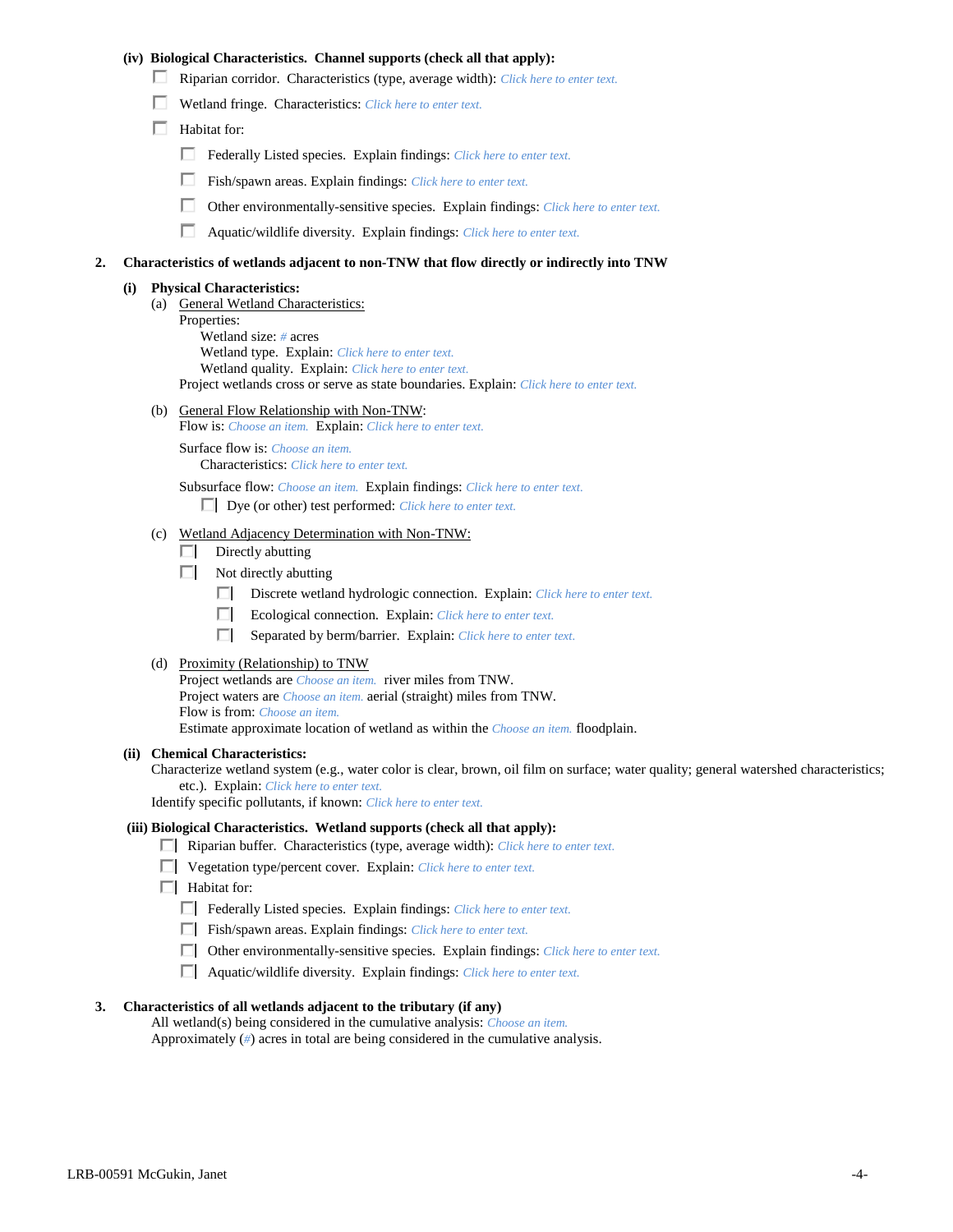For each wetland, specify the following:

| Directly abuts? $(Y/N)$ | Size (in acres) | Directly abuts? $(Y/N)$ | Size (in acres) |
|-------------------------|-----------------|-------------------------|-----------------|
| V/N                     |                 |                         |                 |
| Y/N                     |                 | Y/N                     |                 |
| Y/N                     |                 | Y/N                     |                 |
| Y/N                     |                 | 77 N                    |                 |

Summarize overall biological, chemical and physical functions being performed: *Click here to enter text.*

## **C. SIGNIFICANT NEXUS DETERMINATION**

**A significant nexus analysis will assess the flow characteristics and functions of the tributary itself and the functions performed by any wetlands adjacent to the tributary to determine if they significantly affect the chemical, physical, and biological integrity of a TNW. For each of the following situations, a significant nexus exists if the tributary, in combination with all of its adjacent wetlands, has more than a speculative or insubstantial effect on the chemical, physical and/or biological integrity of a TNW. Considerations when evaluating significant nexus include, but are not limited to the volume, duration, and frequency of the flow of water in the tributary and its proximity to a TNW, and the functions performed by the tributary and all its adjacent wetlands. It is not appropriate to determine significant nexus based solely on any specific threshold of distance (e.g. between a tributary and its adjacent wetland or between a tributary and the TNW). Similarly, the fact an adjacent wetland lies within or outside of a floodplain is not solely determinative of significant nexus.** 

### **Draw connections between the features documented and the effects on the TNW, as identified in the** *Rapanos* **Guidance and discussed in the Instructional Guidebook. Factors to consider include, for example:**

- Does the tributary, in combination with its adjacent wetlands (if any), have the capacity to carry pollutants or flood waters to TNWs, or to reduce the amount of pollutants or flood waters reaching a TNW?
- Does the tributary, in combination with its adjacent wetlands (if any), provide habitat and lifecycle support functions for fish and other species, such as feeding, nesting, spawning, or rearing young for species that are present in the TNW?
- Does the tributary, in combination with its adjacent wetlands (if any), have the capacity to transfer nutrients and organic carbon that support downstream foodwebs?
- Does the tributary, in combination with its adjacent wetlands (if any), have other relationships to the physical, chemical, or biological integrity of the TNW?

### *Note: the above list of considerations is not inclusive and other functions observed or known to occur should be documented below:*

- **1. Significant nexus findings for non-RPW that has no adjacent wetlands and flows directly or indirectly into TNWs.** Explain findings of presence or absence of significant nexus below, based on the tributary itself, then go to Section III.D: *Click here to enter text.*
- **2. Significant nexus findings for non-RPW and its adjacent wetlands, where the non-RPW flows directly or indirectly into TNWs.**  Explain findings of presence or absence of significant nexus below, based on the tributary in combination with all of its adjacent wetlands, then go to Section III.D: *Click here to enter text.*
- **3. Significant nexus findings for wetlands adjacent to an RPW but that do not directly abut the RPW.** Explain findings of presence or absence of significant nexus below, based on the tributary in combination with all of its adjacent wetlands, then go to Section III.D: *Click here to enter text.*

# **D. DETERMINATIONS OF JURISDICTIONAL FINDINGS. THE SUBJECT WATERS/WETLANDS ARE (CHECK ALL THAT APPLY):**

- **1. TNWs and Adjacent Wetlands.** Check all that apply and provide size estimates in review area:
	- TNWs: linear feet width (ft), Or, # acres.
	- Wetlands adjacent to TNWs: *#* acres.

## **2. RPWs that flow directly or indirectly into TNWs.**

- $\nabla$  Tributaries of TNWs where tributaries typically flow year-round are jurisdictional. Provide data and rationale indicating that tributary is perennial: The tributary is shown as a solid blue line on NHD data indicating a perennial stream. In addition, all aerials from Google Earth 1997, 2000, 2004, 2005, April, July, October 2006, 2009, 2010, 2011, 2012, 2014, 2015 show the tributary holding water throughout the year.
- $\Box$  Tributaries of TNW where tributaries have continuous flow "seasonally" (e.g., typically three months each year) are jurisdictional. Data supporting this conclusion is provided at Section III.B. Provide rationale indicating that tributary flows seasonally: *Click here to enter text.*.

Provide estimates for jurisdictional waters in the review area (check all that apply):

- $\triangledown$  Tributary waters: 80 linear feet 340 width (ft).
- Other non-wetland waters: *#* acres. Identify type(s) of waters: *Click here to enter text.*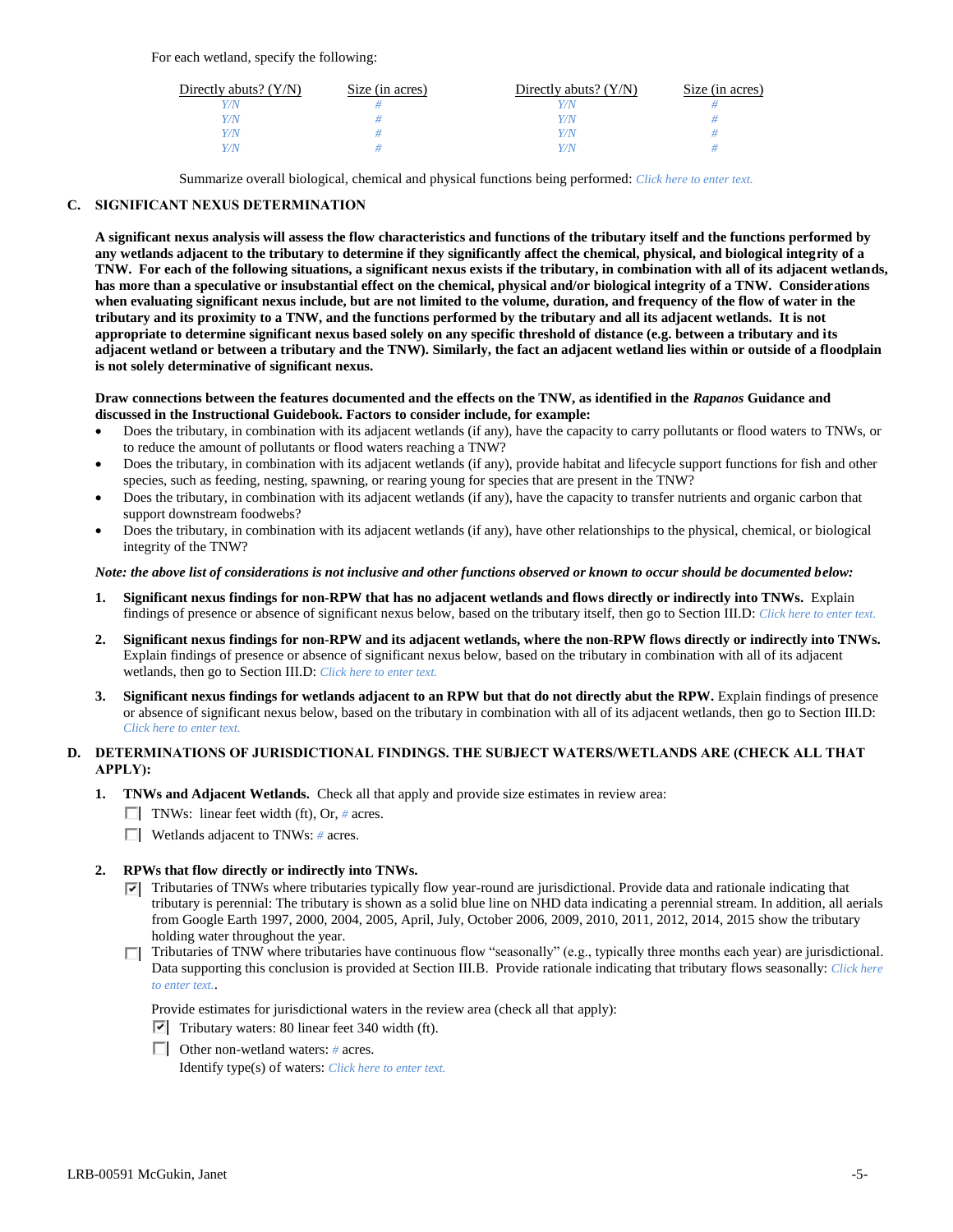### **3. Non-RPWs<sup>8</sup> that flow directly or indirectly into TNWs.**

 $\Box$  Waterbody that is not a TNW or an RPW, but flows directly or indirectly into a TNW, and it has a significant nexus with a TNW is jurisdictional. Data supporting this conclusion is provided at Section III.C.

Provide estimates for jurisdictional waters within the review area (check all that apply):

- **Tributary waters:** # linear feet # width (ft).
- Other non-wetland waters: *#* acres.
	- Identify type(s) of waters: *Click here to enter text.*
- **4. Wetlands directly abutting an RPW that flow directly or indirectly into TNWs.**
	- Wetlands directly abut RPW and thus are jurisdictional as adjacent wetlands.
		- $\Box$  Wetlands directly abutting an RPW where tributaries typically flow year-round. Provide data and rationale indicating that tributary is perennial in Section III.D.2, above. Provide rationale indicating that wetland is directly abutting an RPW: *Click here to enter text.*
		- Wetlands directly abutting an RPW where tributaries typically flow "seasonally." Provide data indicating that tributary is seasonal in Section III.B and rationale in Section III.D.2, above. Provide rationale indicating that wetland is directly abutting an RPW: *Click here to enter text.*

Provide acreage estimates for jurisdictional wetlands in the review area: *#* acres.

- **5. Wetlands adjacent to but not directly abutting an RPW that flow directly or indirectly into TNWs.**
	- $\Box$  Wetlands that do not directly abut an RPW, but when considered in combination with the tributary to which they are adjacent and with similarly situated adjacent wetlands, have a significant nexus with a TNW are jurisidictional. Data supporting this conclusion is provided at Section III.C.

Provide acreage estimates for jurisdictional wetlands in the review area: *#* acres.

- **6. Wetlands adjacent to non-RPWs that flow directly or indirectly into TNWs.** 
	- $\Box$  Wetlands adjacent to such waters, and have when considered in combination with the tributary to which they are adjacent and with similarly situated adjacent wetlands, have a significant nexus with a TNW are jurisdictional. Data supporting this conclusion is provided at Section III.C.

Provide estimates for jurisdictional wetlands in the review area: *#* acres.

**7. Impoundments of jurisdictional waters. 9**

As a general rule, the impoundment of a jurisdictional tributary remains jurisdictional.

- Demonstrate that impoundment was created from "waters of the U.S.," or
- Demonstrate that water meets the criteria for one of the categories presented above (1-6), or
- П. Demonstrate that water is isolated with a nexus to commerce (see E below).
- **E. ISOLATED [INTERSTATE OR INTRA-STATE] WATERS, INCLUDING ISOLATED WETLANDS, THE USE, DEGRADATION OR DESTRUCTION OF WHICH COULD AFFECT INTERSTATE COMMERCE, INCLUDING ANY SUCH WATERS (CHECK ALL THAT APPLY):<sup>10</sup>**
	- which are or could be used by interstate or foreign travelers for recreational or other purposes.
	- $\Box$  from which fish or shellfish are or could be taken and sold in interstate or foreign commerce.
	- $\Box$  which are or could be used for industrial purposes by industries in interstate commerce.
	- Interstate isolated waters.Explain: *Click here to enter text.*
	- Other factors.Explain: *Click here to enter text.*

#### **Identify water body and summarize rationale supporting determination:** *Click here to enter text.*

Provide estimates for jurisdictional waters in the review area (check all that apply):

- **Tributary waters:** # linear feet # width (ft).
- Other non-wetland waters: *#* acres.

Identify type(s) of waters: *Click here to enter text.*

Wetlands: *#* acres.

 $\overline{a}$ 

<sup>8</sup>See Footnote # 3.

<sup>&</sup>lt;sup>9</sup> To complete the analysis refer to the key in Section III.D.6 of the Instructional Guidebook.

<sup>&</sup>lt;sup>10</sup> Prior to asserting or declining CWA jurisdiction based solely on this category, Corps Districts will elevate the action to Corps and EPA HQ for review consistent with the process described in the Corps/EPA *Memorandum Regarding CWA Act Jurisdiction Following Rapanos.*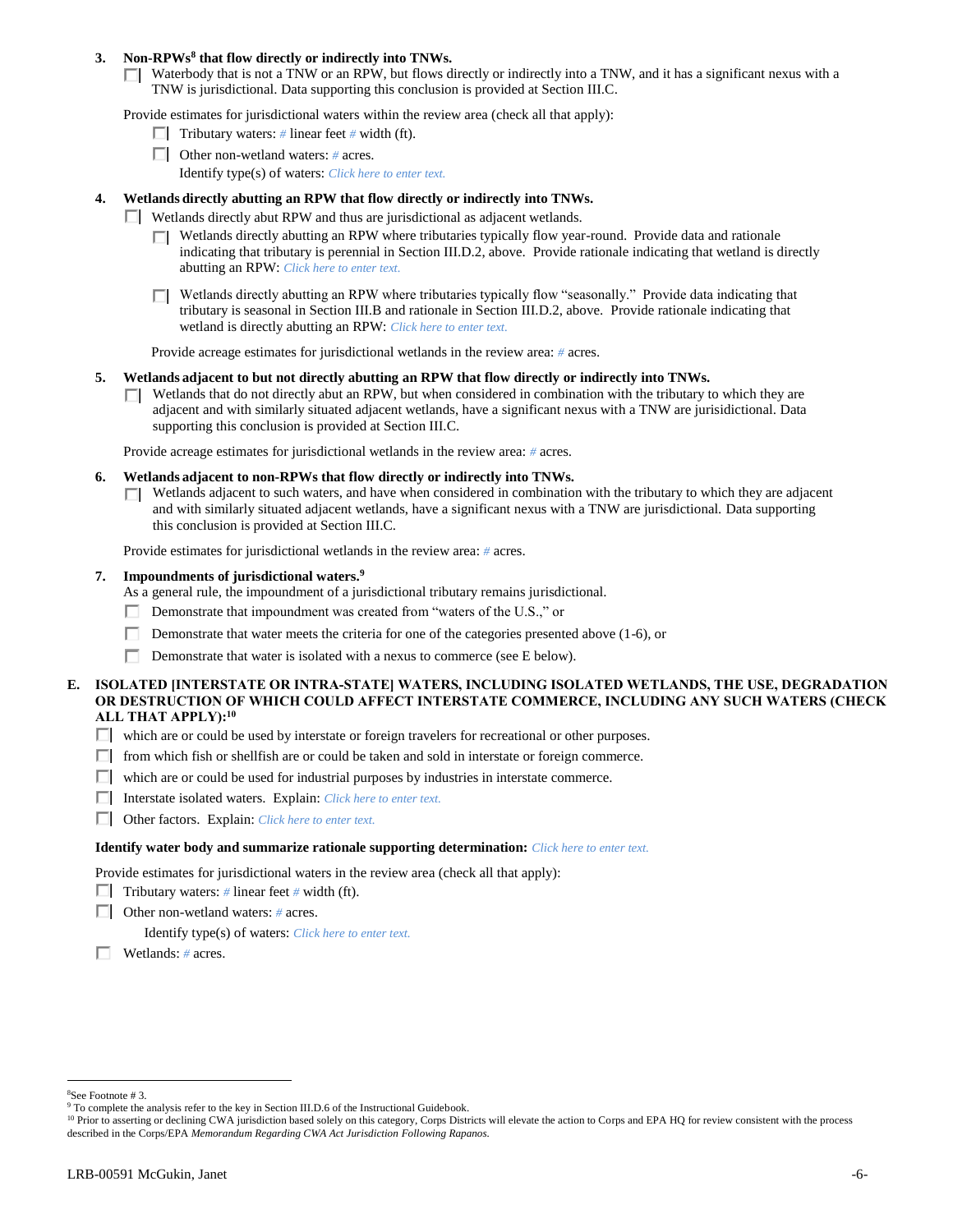| F. |        | NON-JURISDICTIONAL WATERS, INCLUDING WETLANDS (CHECK ALL THAT APPLY):                                                                                                                                                                                                                                                     |  |  |  |
|----|--------|---------------------------------------------------------------------------------------------------------------------------------------------------------------------------------------------------------------------------------------------------------------------------------------------------------------------------|--|--|--|
|    |        | $\Box$ If potential wetlands were assessed within the review area, these areas did not meet the criteria in the 1987 Corps of Engineers<br>Wetland Delineation Manual and/or appropriate Regional Supplements.                                                                                                            |  |  |  |
|    | □      | Review area included isolated waters with no substantial nexus to interstate (or foreign) commerce.<br>Prior to the Jan 2001 Supreme Court decision in "SWANCC," the review area would have been regulated based solely on the<br>"Migratory Bird Rule" (MBR).                                                            |  |  |  |
|    | ш      | Waters do not meet the "Significant Nexus" standard, where such a finding is required for jurisdiction. Explain: Click here to enter text.                                                                                                                                                                                |  |  |  |
|    | □      | Other: (explain, if not covered above): Click here to enter text.                                                                                                                                                                                                                                                         |  |  |  |
|    |        |                                                                                                                                                                                                                                                                                                                           |  |  |  |
|    |        | Provide acreage estimates for non-jurisdictional waters in the review area, where the sole potential basis of jurisdiction is the MBR factors<br>(i.e., presence of migratory birds, presence of endangered species, use of water for irrigated agriculture), using best professional judgment<br>(check all that apply): |  |  |  |
|    |        | Non-wetland waters (i.e., rivers, streams): # linear feet # width (ft).                                                                                                                                                                                                                                                   |  |  |  |
|    |        | Lakes/ponds: $# \, \text{acres.}$                                                                                                                                                                                                                                                                                         |  |  |  |
|    |        | Other non-wetland waters: # acres. List type of aquatic resource: Click here to enter text                                                                                                                                                                                                                                |  |  |  |
|    |        | Wetlands: $#$ acres.                                                                                                                                                                                                                                                                                                      |  |  |  |
|    |        | Provide acreage estimates for non-jurisdictional waters in the review area that do not meet the "Significant Nexus" standard, where such a<br>finding is required for jurisdiction (check all that apply):                                                                                                                |  |  |  |
|    |        | Non-wetland waters (i.e., rivers, streams): $\#$ linear feet $\#$ width (ft).                                                                                                                                                                                                                                             |  |  |  |
|    |        | Lakes/ponds: $# \, \text{acres.}$                                                                                                                                                                                                                                                                                         |  |  |  |
|    |        | Other non-wetland waters: # acres. List type of aquatic resource: Click here to enter text                                                                                                                                                                                                                                |  |  |  |
|    |        | Wetlands: $#$ acres.                                                                                                                                                                                                                                                                                                      |  |  |  |
|    |        | <b>SECTION IV: DATA SOURCES.</b>                                                                                                                                                                                                                                                                                          |  |  |  |
|    |        | A. SUPPORTING DATA. Data reviewed for JD (check all that apply - checked items shall be included in case file and, where checked and                                                                                                                                                                                      |  |  |  |
|    | ⊡      | requested, appropriately reference sources below):<br>Maps, plans, plots or plat submitted by or on behalf of the applicant/consultant: Click here to enter text.                                                                                                                                                         |  |  |  |
|    |        | Data sheets prepared/submitted by or on behalf of the applicant/consultant.                                                                                                                                                                                                                                               |  |  |  |
|    |        | Office concurs with data sheets/delineation report.                                                                                                                                                                                                                                                                       |  |  |  |
|    |        | Office does not concur with data sheets/delineation report.<br>п                                                                                                                                                                                                                                                          |  |  |  |
|    |        | Data sheets prepared by the Corps: Click here to enter text.                                                                                                                                                                                                                                                              |  |  |  |
|    |        | Corps navigable waters' study: Click here to enter text.                                                                                                                                                                                                                                                                  |  |  |  |
|    | 罓      | U.S. Geological Survey Hydrologic Atlas: OH-Huron                                                                                                                                                                                                                                                                         |  |  |  |
|    |        | $ \overline{v} $ USGS NHD data.                                                                                                                                                                                                                                                                                           |  |  |  |
|    |        | USGS 8 and 12 digit HUC maps.                                                                                                                                                                                                                                                                                             |  |  |  |
|    | 罓      | U.S. Geological Survey map(s). Cite scale & quad name: 1:25K OH-Huron<br>USDA Natural Resources Conservation Service Soil Survey. Citation: Click here to enter text.                                                                                                                                                     |  |  |  |
|    |        | National wetlands inventory map(s). Cite name: Click here to enter text.                                                                                                                                                                                                                                                  |  |  |  |
|    | г<br>ш | State/Local wetland inventory map(s): Click here to enter text.                                                                                                                                                                                                                                                           |  |  |  |
|    |        | FEMA/FIRM maps: Click here to enter text.                                                                                                                                                                                                                                                                                 |  |  |  |
|    |        | 100-year Floodplain Elevation is: Click here to enter text. (National Geodectic Vertical Datum of 1929)                                                                                                                                                                                                                   |  |  |  |
|    | ⊽      | Photographs: $\sqrt{ }$ Aerial (Name & Date): Google Earth 1997, 2000, 2004, 2005, April, July, October 2006, 2009, 2010, 2011, 2012,<br>2014, 2015. Bing aerial 2006                                                                                                                                                     |  |  |  |
|    | $\Box$ | Other (Name & Date): Click here to enter text.<br>or $\Box$                                                                                                                                                                                                                                                               |  |  |  |
|    |        | Previous determination(s). File no. and date of response letter: Click here to enter text.                                                                                                                                                                                                                                |  |  |  |
|    | L      | Applicable/supporting case law: Click here to enter text.                                                                                                                                                                                                                                                                 |  |  |  |
|    | U      | Applicable/supporting scientific literature: Click here to enter text.                                                                                                                                                                                                                                                    |  |  |  |
|    |        | Other information (please specify): Click here to enter text.                                                                                                                                                                                                                                                             |  |  |  |

# **B. ADDITIONAL COMMENTS TO SUPPORT JD:** *Click here to enter text.*